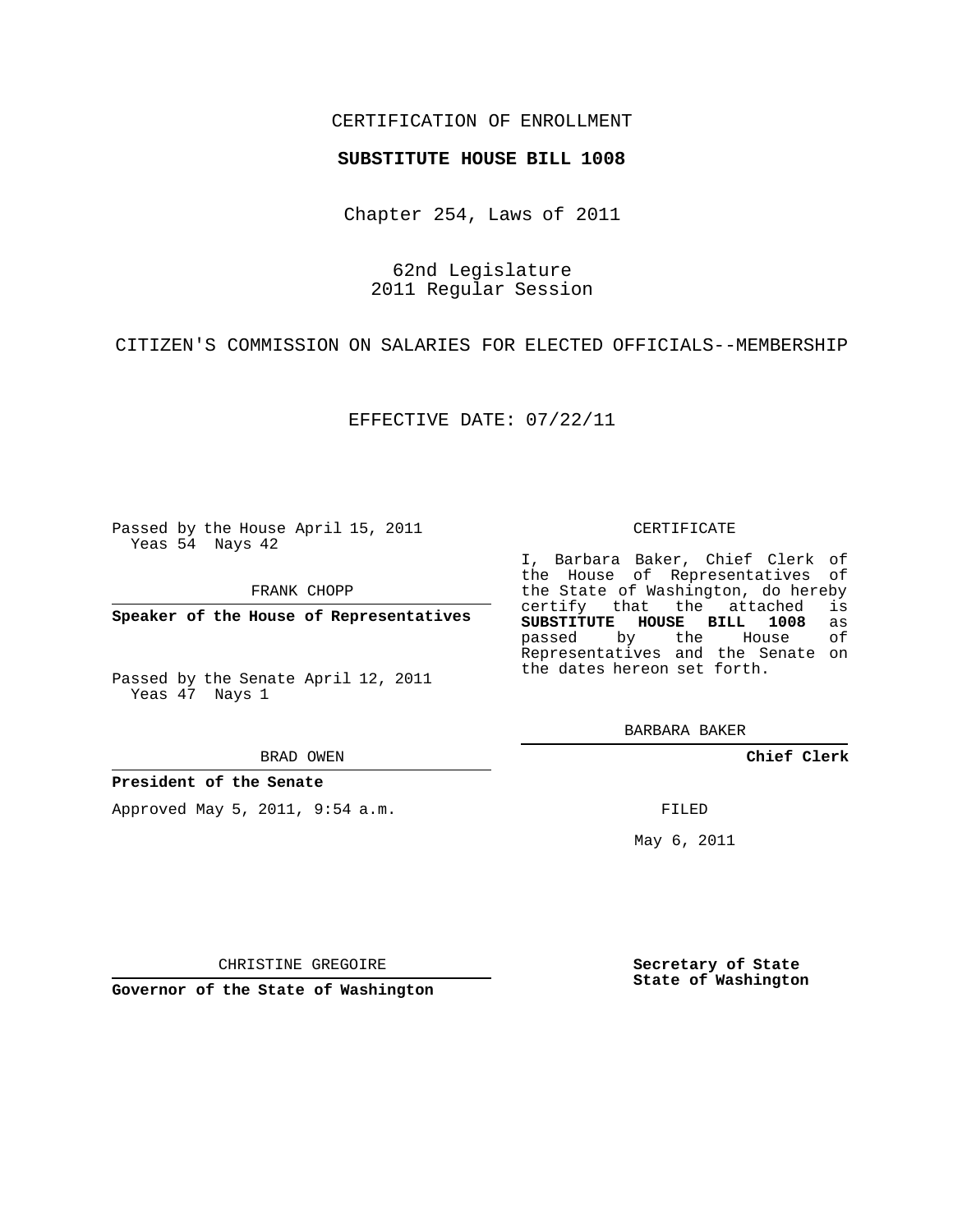# **SUBSTITUTE HOUSE BILL 1008** \_\_\_\_\_\_\_\_\_\_\_\_\_\_\_\_\_\_\_\_\_\_\_\_\_\_\_\_\_\_\_\_\_\_\_\_\_\_\_\_\_\_\_\_\_

\_\_\_\_\_\_\_\_\_\_\_\_\_\_\_\_\_\_\_\_\_\_\_\_\_\_\_\_\_\_\_\_\_\_\_\_\_\_\_\_\_\_\_\_\_

AS AMENDED BY THE SENATE

Passed Legislature - 2011 Regular Session

## **State of Washington 62nd Legislature 2011 Regular Session**

**By** House State Government & Tribal Affairs (originally sponsored by Representatives Appleton and Hunt)

READ FIRST TIME 01/20/11.

 1 AN ACT Relating to membership on the Washington citizens' 2 commission on salaries for elected officials; and amending RCW 3 43.03.305.

4 BE IT ENACTED BY THE LEGISLATURE OF THE STATE OF WASHINGTON:

 5 **Sec. 1.** RCW 43.03.305 and 2008 c 6 s 204 are each amended to read 6 as follows:

 7 There is created a commission to be known as the Washington 8 citizens' commission on salaries for elected officials, to consist of 9 ((sixteen)) members appointed by the governor as provided in this 10 section.

11 (1) ((Nine of the sixteen commission members shall be selected by 12 <del>lot by the secretary of state from among those registered voters</del> 13 eligible to vote at the time persons are selected for appointment to 14 full terms on the commission under subsection (3) of this section. One 15 member—shall—be—selected—from—each—congressional—district.)) One 16 registered voter from each congressional district shall be selected by 17 the secretary of state from among those registered voters eligible to 18 vote at the time persons are selected for appointment to serve on the 19 commission. The secretary shall establish policies and procedures for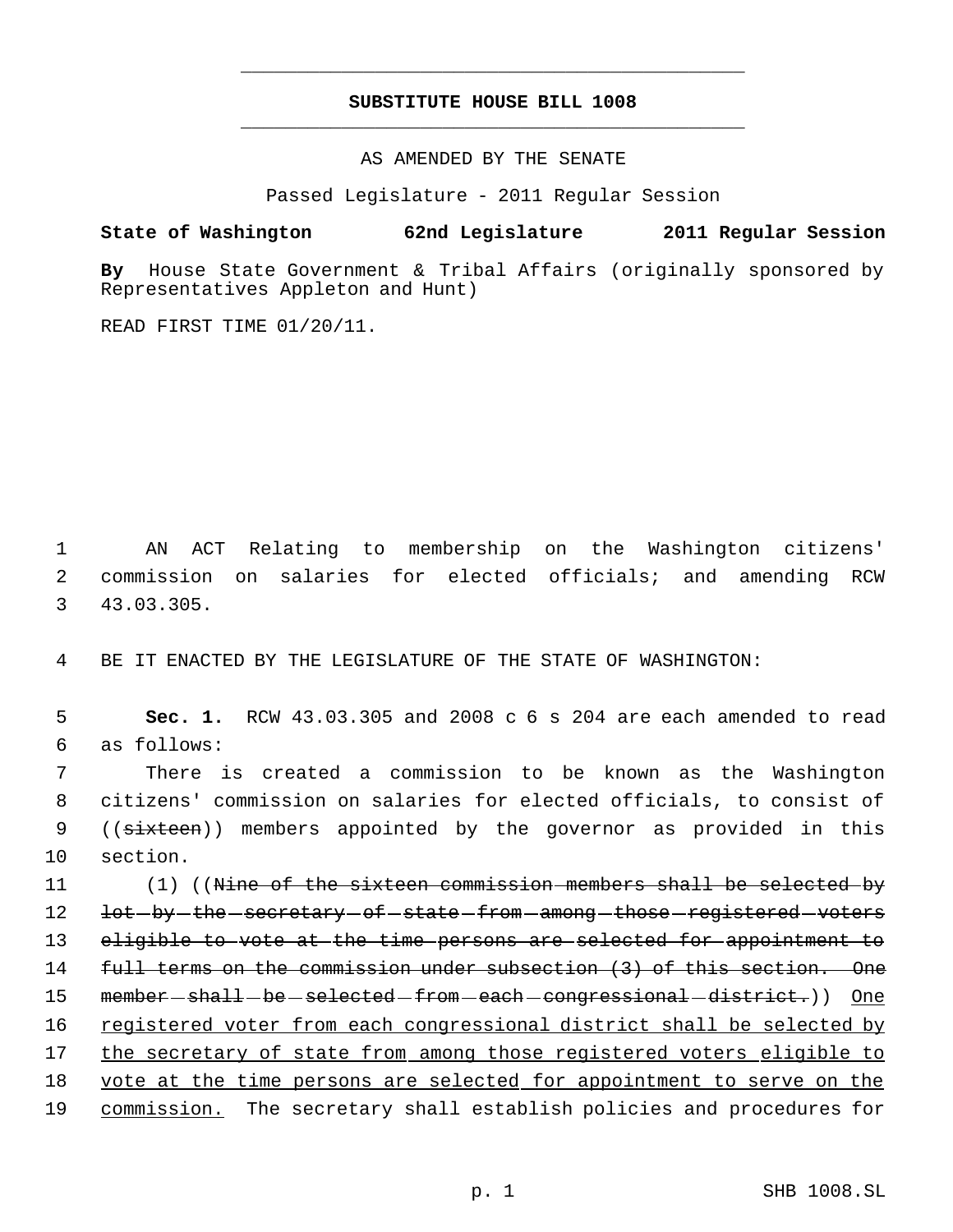conducting the selection by lot. The policies and procedures shall include, but not be limited to, those for notifying persons selected and for providing a new selection from a congressional district if a person selected from the district declines appointment to the commission or if, following the person's appointment, the person's position on the commission becomes vacant before the end of the person's term of office.

8 (2) ((The remaining seven of the sixteen)) Seven commission members, all residents of this state, shall be selected jointly by the speaker of the house of representatives and the president of the senate. The persons selected under this subsection shall have had experience in the field of personnel management. Of these seven members, one shall be selected from each of the following five sectors in this state: Private institutions of higher education; business; professional personnel management; legal profession; and organized labor. Of the two remaining members, one shall be a person recommended to the speaker and the president by the chair of the Washington personnel resources board and one shall be a person recommended by majority vote of the presidents of the state's four-year institutions of higher education.

 (3) The secretary of state shall forward the names of persons selected under subsection (1) of this section and the speaker of the house of representatives and president of the senate shall forward the names of persons selected under subsection (2) of this section to the governor who shall appoint these persons to the commission. Except ((as provided in subsection (6) of this section, the names of persons selected for appointment to the commission shall be forwarded to the 28 governor - not - later - than - February - 15, -1987, - and - not - later - than - the 29 fifteenth day of February every four years through 1999. The terms of 30 the members selected in 1999 shall terminate July 1, 2002, and the names of persons selected for appointment to the commission shall be forwarded to the governor not later than July 1, 2002. Of the sixteen 33 names-forwarded-to-the-governor-in-2002,-the-governor-shall-by-lot select -four -of -the -persons -selected -under -subsection  $(1)$  -of -this section and four of the persons selected under subsection (2) of this section to serve two-year terms, with the rest of the members serving 37 four-year terms. Thereafter, except)) as provided in subsection (6) of this section, all members shall serve four-year terms and the names of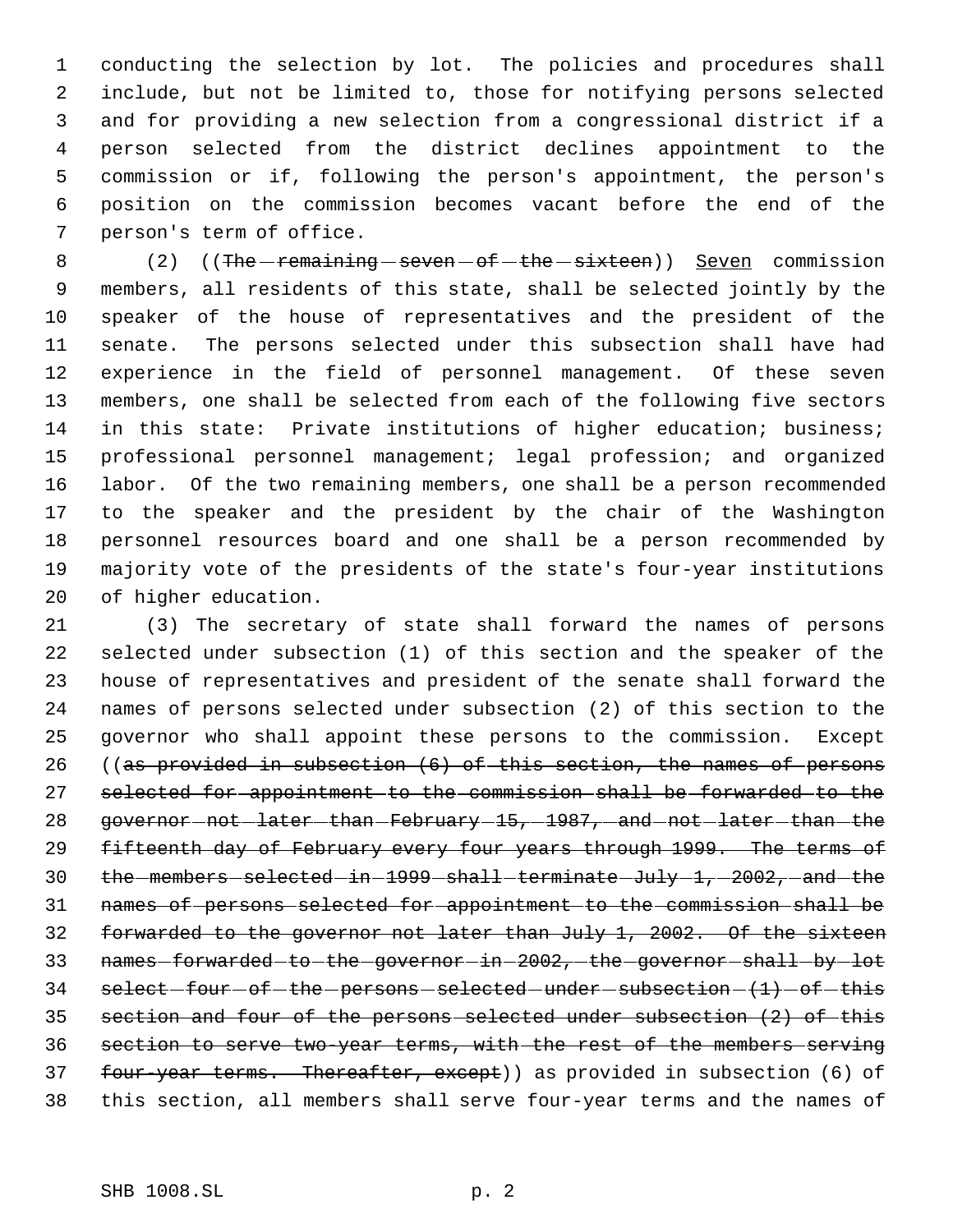1 ((eight)) the persons selected for appointment to the commission shall be forwarded to the governor not later than the first day of July every two years.

 (4) No person may be appointed to more than two terms. No member of the commission may be removed by the governor during his or her term of office unless for cause of incapacity, incompetence, neglect of duty, or malfeasance in office or for a disqualifying change of residence.

 The unexcused absence of any person who is a member of the commission from two consecutive meetings of the commission shall constitute the relinquishment of that person's membership on the commission. Such a relinquishment creates a vacancy in that person's position on the commission. A member's absence may be excused by the chair of the commission upon the member's written request if the chair believes there is just cause for the absence. Such a request must be received by the chair before the meeting for which the absence is to be excused. A member's absence from a meeting of the commission may also be excused during the meeting for which the member is absent by the affirmative vote of a majority of the members of the commission present at the meeting.

 (5) No state official, public employee, or lobbyist, or immediate family member of the official, employee, or lobbyist, subject to the 23 registration requirements of chapter 42.17 or 42.17A RCW is eligible for membership on the commission.

 As used in this subsection the phrase "immediate family" means the parents, spouse or domestic partner, siblings, children, or dependent 27 relative of the official( $(-$ -employee,)) or lobbyist whether or not 28 living in the household of the official( $(-\text{employee}_7)$ ) or lobbyist, and 29 the parent, spouse or domestic partner, sibling, child, or dependent 30 relative of the employee, living in the household of the employee or 31 who is dependent in whole or in part for his or her support upon the earnings of the state employee.

 (6)(a) Upon a vacancy in any position on the commission, a successor shall be selected and appointed to fill the unexpired term. The selection and appointment shall be concluded within thirty days of the date the position becomes vacant and shall be conducted in the same manner as originally provided.